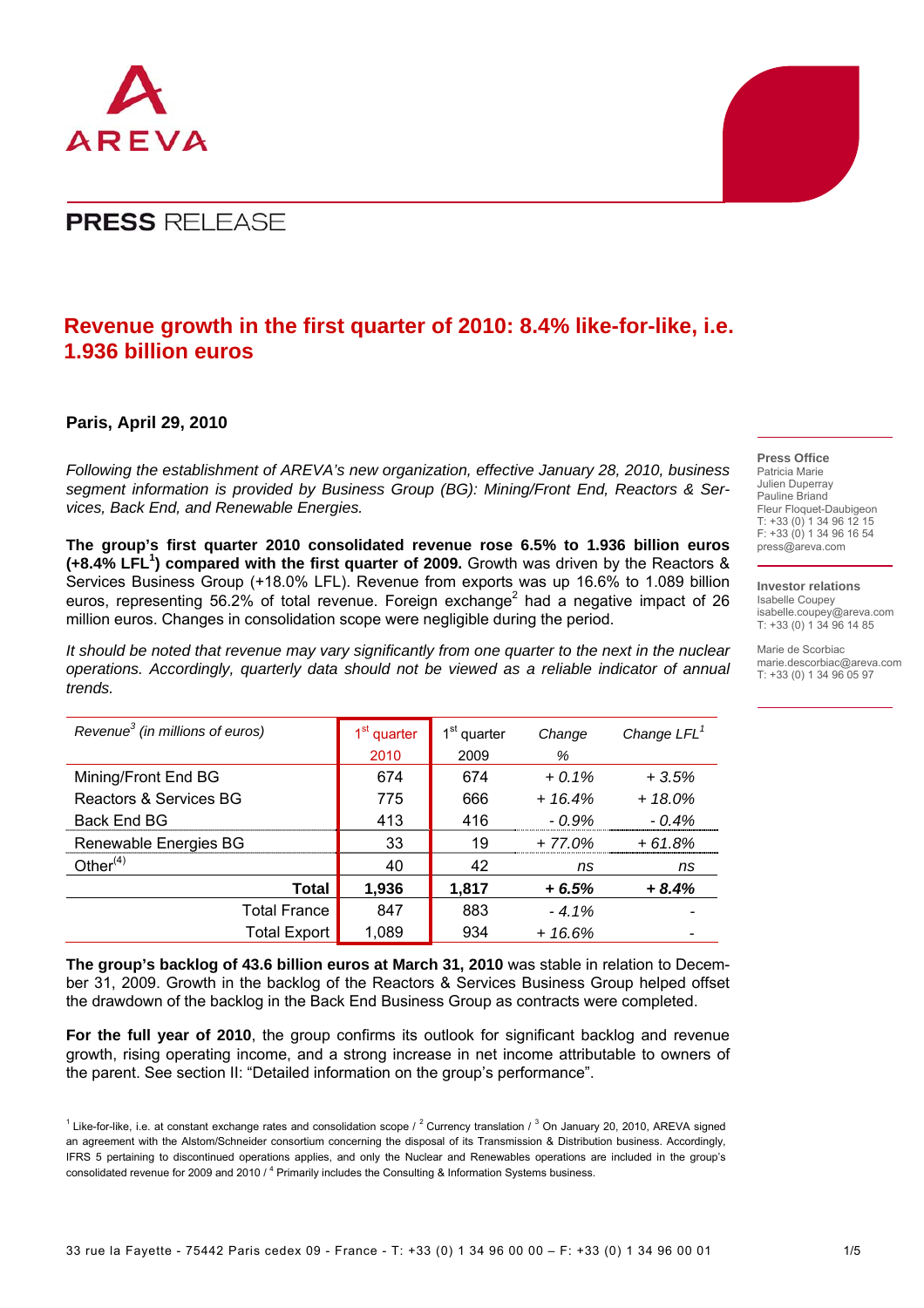

## **I. Revenue growth by Business Group**

#### **Mining/Front End Business Group**

The Mining/Front End BG reported first quarter 2010 revenue of 674 million euros, which was stable on a reported basis and up 3.5%  $LFL<sup>1</sup>$ . Foreign exchange had a negative impact of 16 million euros.

- In Mining, quarterly revenue was driven by volume growth due to a favorable delivery schedule.
- In Enrichment and Fuel, volumes were down compared with the first quarter of 2009, particularly due to time-lag in customer deliveries.

#### **Reactors & Services Business Group**

Revenue for the Reactors & Services BG was up 16.4% in the first quarter of 2010 (up 18.0% LFL<sup>1</sup>), to 775 million euros. Foreign exchange had a negative impact of 10 million euros.

- The New Builds Business reported strong growth due to significant progress on major reactor construction projects, particularly Taishan in China.
- Installed Base Business was also up due to buoyant engineering operations, particularly in Germany, and to the more favorable seasonality of unit outage campaigns than in the first quarter of 2009.

#### **Back End Business Group**

First quarter 2010 revenue for the Back End BG reached 413 million euros, stable compared with that of the first quarter of 2009 (416 million euros).

#### **Renewable Energies Business Group**

First quarter 2010 revenue from the Renewable Energies BG was up sharply (+61.8% LFL) compared with the first quarter of 2009, at 33 million euros, due to brisk business in Bioenergies and ramp-up of wind energy projects.

### **II. Detailed information on the group's financial position and performance**

#### **Corporate**

- On January 20, 2010, AREVA signed an agreement on the legal and financial terms for disposal of the AREVA group's Transmission & Distribution business to the Alstom/Schneider consortium. The European competition authorities authorized the deal on March 26, 2010. The next stages are expected to be the consent of the competition authorities of the other countries involved and the French decree issued on the opinion of the Commission des Participations et des Transferts.

 $1$  Like for like, i.e. at constant exchange rates and consolidation scope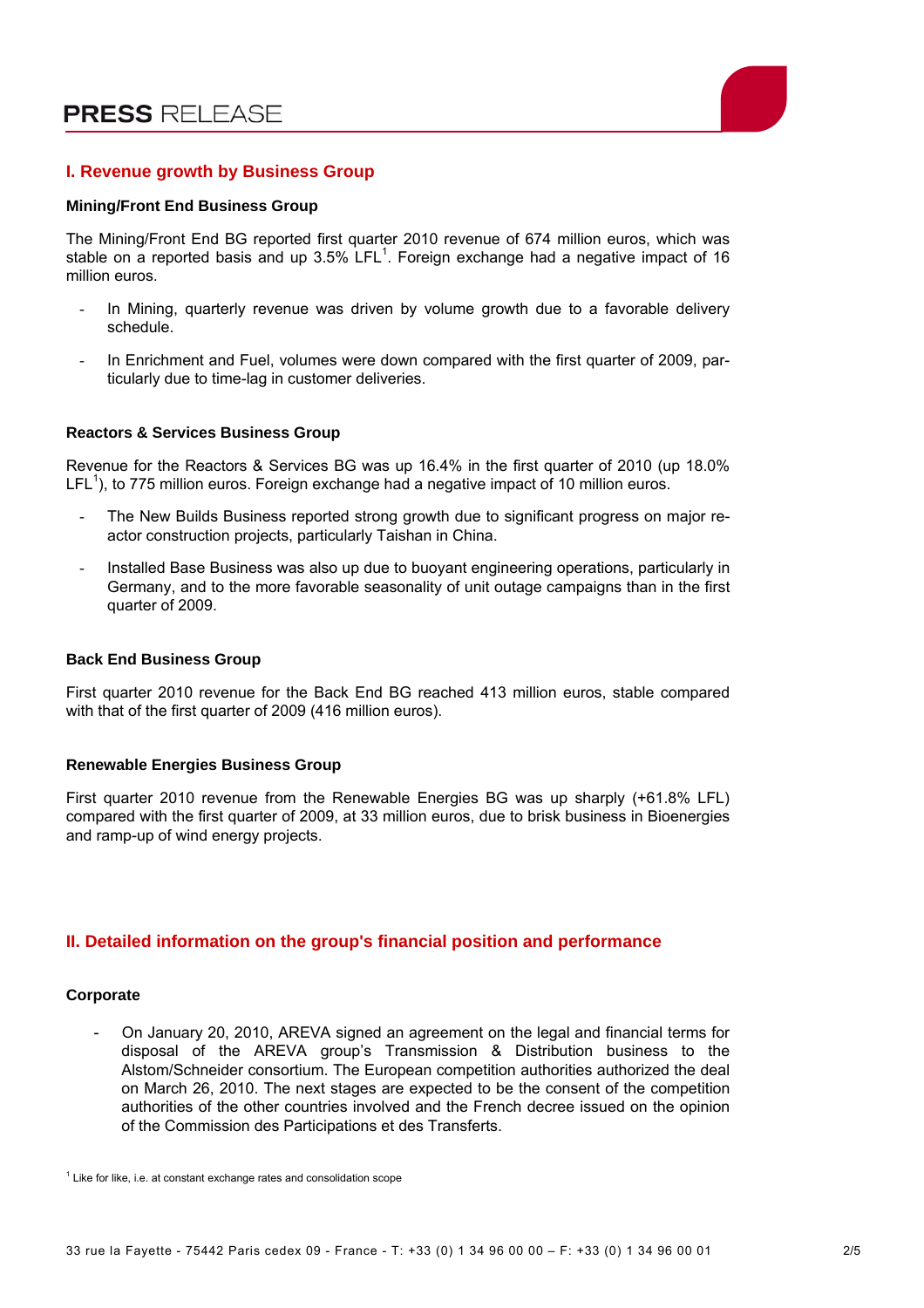

- During the quarter, discussions with strategic and industrial partners continued with a view to their acquisition of an equity position in AREVA.
- Cost reduction programs for the support functions and optimization of Capex continued in accordance with the announced objectives.

## **Mining/Front End Business Group**

- The drop in uranium trading prices slowed the growth of AREVA's average sales price.
- Discussions are in progress with EDF; their outcome could change the conditions for shutdown of the Georges Besse enrichment plant.

### **Reactors & Services Business Group**

- At the OL3 construction site in Finland, 86% of the civil engineering has been completed. All of the heavy components have been delivered to the site. Startup testing of the polar crane is in the process of being finalized. Piping installation is ramping up. Discussions have begun between the AREVA-Siemens consortium and the customer, TVO, on the validation of and conditions for effective implementation of procedures related to the testing and startup phases. The schedule for facility startup is conditioned on their outcome.
- At the Taishan construction site in China, work continued according to the initial schedule, including welding of the reactor building liner for unit 1 and the first concrete pour for the nuclear island of unit 2.

#### **Back End Business Group**

- AREVA and EDF reached an agreement on the transportation, treatment and recycling of used nuclear fuel that gives the group long-term visibility for these operations.

#### **Renewable Energies Business Group**

- AREVA acquired 100% of the California-based company Ausra (now called AREVA Solar), which develops power generation and process steam solutions using concentrating solar power. AREVA's objective in acquiring these technologies is to become a major player on the concentrating solar power market. AREVA Solar was consolidated as from March 1, 2010.
- Following the startup of the first six M5000 wind turbines of the Alpha Ventus project, Germany's first offshore wind farm in the North Sea, and in accordance with the terms of the contract signed with the customer consortium  $DOTI<sup>1</sup>$ , a testing phase was carried out in the winter of 2010. Over that 90-day period, the M5000 wind turbines operated with an availability of more than 98%, thus validating the M5000 wind turbine design while generating 45 million kilowatt-hours of electricity. However, a malfunction related to substandard materials was identified and is being resolved.

*<sup>1</sup> Deutsche Offshore Testfeld und Infrastrukturgesellschaft, a consortium whose shareholders are E.ON, Vattenfall and EWE.*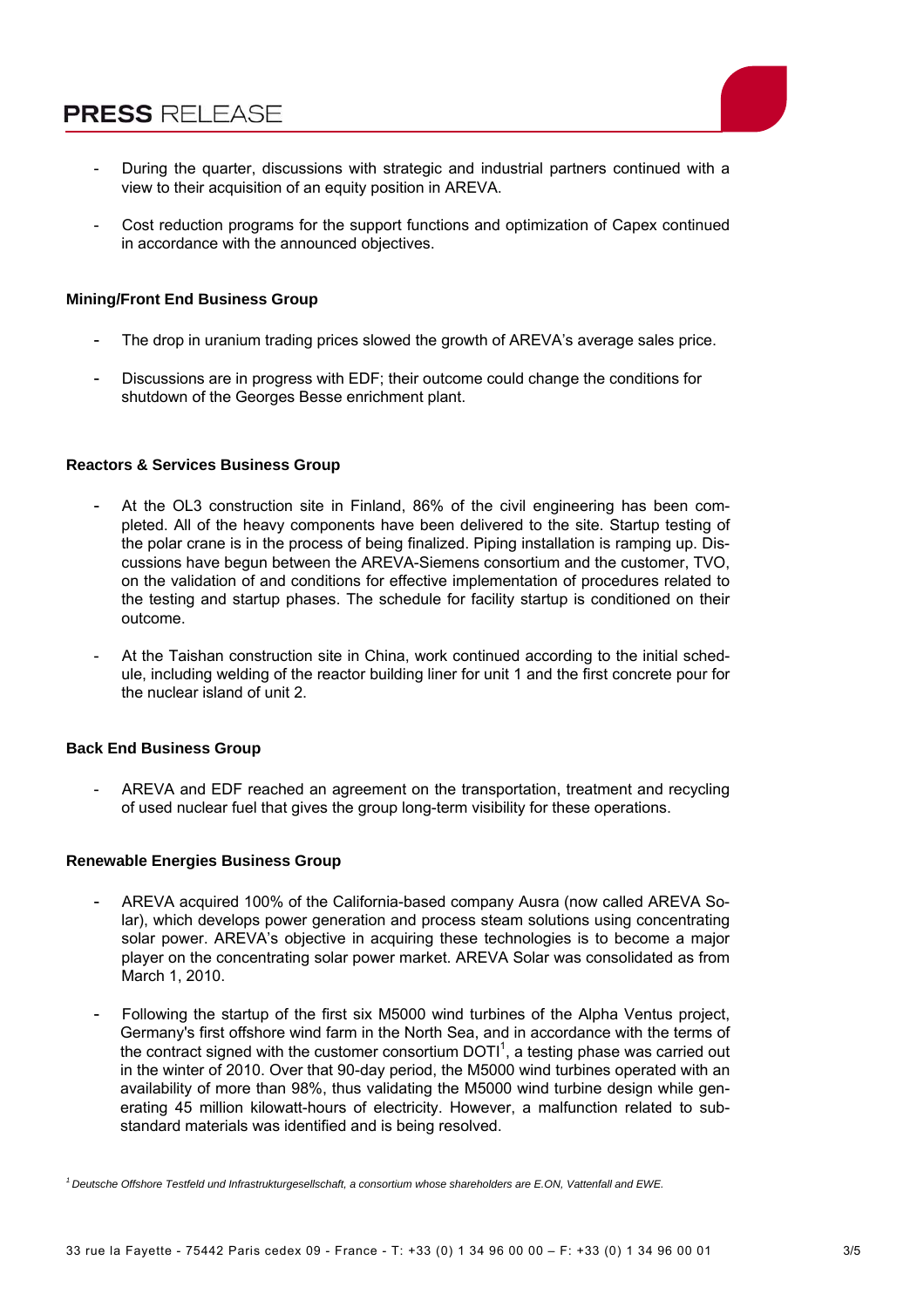

## **III. Important operations and events during the period**

- Several significant events occurred during the quarter in terms of business strategy and industrial operations:
	- On January 27, 2010, in his State of the Union address to the US Congress in Washington, President Barack Obama clearly stated the need to build "a new generation of nuclear reactors in the United States".
	- On January 28, 2010, the group announced the establishment of a new organization for its Nuclear and Renewables operations. The new organization strengthens the synergies between all of the group's businesses and its capability to respond fully to customer expectations.
	- On February 2, 2010, the US Nuclear Regulatory Commission authorized the installation of AREVA's digital safety instrumentation and control system at a US nuclear reactor. As of this date, AREVA's Teleperm XS™ system is the first and only digital safety instrumentation and control system approved by the NRC. The Teleperm XS™ safety instrumentation and control system is used in AREVA's new reactor models, particularly the EPR™ reactor.
	- On February 4, 2010 in Paris, AREVA CEO Anne Lauvergeon and Kim Sang Su, CEO of Korea Electric Power Corporation (KEPCO), sealed the agreement by which the South Korean group acquires 10% of the Imouraren mine in Niger.
	- On February 21, 2010, AREVA and the Jordan Atomic Energy Commission (JAEC) signed an agreement on uranium mining in the Central Jordan region. This announcement follows the agreement signed by AREVA and JAEC in October 2008 for joint exploration in the area.
- In the commercial arena, AREVA signed several large contracts in the first quarter of 2010:
	- Industrias Nucleares do Brasil and AREVA signed a conversion services supply contract instrumental in the supply of fuel to the Angra nuclear complex in Brazil over the next five years (units 1 and 2, soon to be followed by unit 3).
	- AREVA and VNIIAES, a subsidiary of the Russian government-owned nuclear group Rosatom, signed a contract to deliver Teleperm XS™ safety instrumentation and control systems to one of the two new 1200 MWe reactors to be built at the Novovoronezh site south of Moscow. The contract is part of a wider cooperative agreement signed in May 2009.
	- EDF awarded a services contract to AREVA to replace steam generators for 900 MW plants and a supply contract for a steam generator triplet.
	- AREVA signed a contract for the supply of MOX fuel to unit 3 of the Tomari nuclear power plant in Japan operated by Hokkaido.
	- AREVA won three contracts totaling 260 million euros in the bioenergy field: the turnkey supply of a fleet of 11 biomass power plants fueled with wood and renovation of the power generation unit of the Seresta sugar refinery for the Brazilian group Bertin, and supply of two new biomass power plants fueled with rice husks for the Thai utility Buasommai Electricity Generating Co.